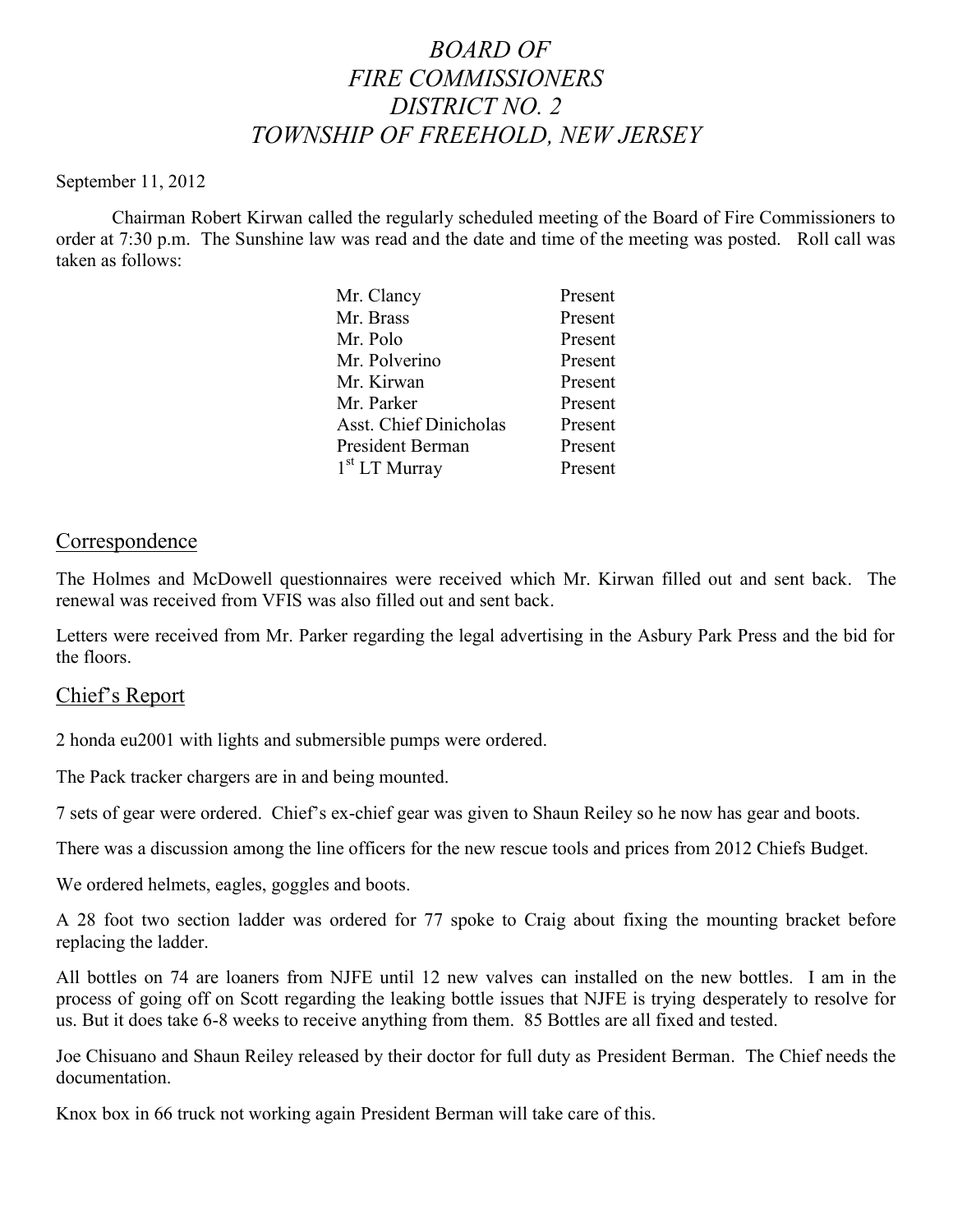ESI was out last week and they went over the airbags that are 20 years old to buy the 6 that we would be replacing it would cost \$6,426. To upgrade the arms on the spreader would cost \$2,500. A motion was made to make these purchases by Mr. Kirwan and Mr. Polverino  $2<sup>nd</sup>$  it and it was approved.

Also pagers and chargers are going to be ordered and 1 or 2 nozels for backups.

# Radio & Alarm

Progress.

# Building

Everything is good.

The bids for the floor at Daniels Way will be in next week.

#### Insurance

Mr. Kirwan has sent the letters to the members that were having problems with the insurance.

# Maintenance

90 – The drivers headset will not link Mr. Brass switched it with another set and put it in the side compartment.

90 service done.

All the chain saws, generators and fans are all being serviced.

#### New Business

New regulation for putting information on the internet goes into effect next year. A Rep. from Netlink will be at the workshop meeting in October to go over any questions the board has on the prices and what is covered for that fee.

# Old Business

Nothing at this time.

# **Resolutions**

The resolutions were brought to the meeting to be signed 2 for the new policies and one for the emergency floors.

The trustees had one problem with the resolution on the policies and that was they do not want the fire company named in it. The policy is currently at the fire company's lawyer being reviewed and president Berman will follow up with it and let the board know the outcome. There was also a problem with the search issue in the drug policy. These will all be revisited after the Fire Company's lawyer gets back to them.

# Physicals

Mr. Brass reviewed the NFPA standards for the physical results and printed copies for the board. There are 2 basic groups A & B and 13 tasks that fall within those groups. Mr. Brass that it may be a good idea to separate drivers from fire fighters where the physicals are concerned. They also need to decide what is to be done if a member refuses any part of the physical. He will draft some procedures for the board to review.